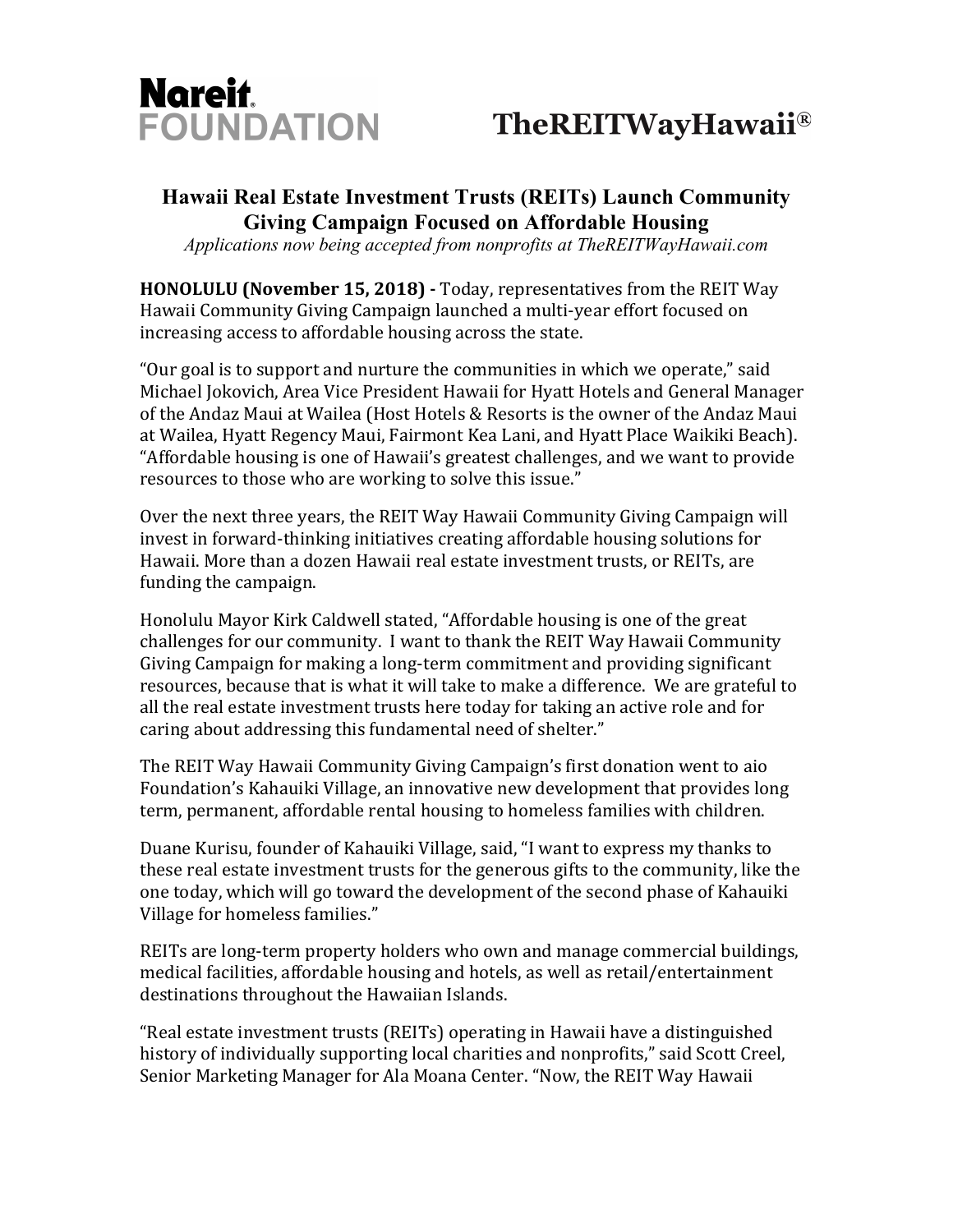# Nareit.

# FOUNDATION TheREITWayHawaii®

Community Giving Campaign is a way for us to come together collectively to improve the quality of life here in the Hawaiian Islands."

The REIT Way Hawaii Community Giving Campaign is conducted through the Nareit Foundation, a section  $501(c)(3)$  organization. The Nareit Foundation gratefully acknowledges the support of the following REITs doing business in Hawaii:

#### Ilima Level

- Brookfield Properties Retail Group (Ala Moana Center, Whalers Village, Prince Kuhio Plaza)
- Host Hotels & Resorts, Inc. (Andaz Maui at Wailea Resort, Fairmont Kea Lani Maui, Hyatt Regency Maui Resort and Spa, Hyatt Place Waikiki Beach)
- Park Hotels & Resorts Inc. (Hilton Hawaiian Village Waikiki Beach Resort, Hilton Waikoloa Village)

## Maile Level

- American Assets Trust, Inc. (Waikiki Beach Walk, Embassy Suites at Waikiki Beach Walk, Waikele Center, The Shops at Kalakaua)
- Public Storage
- Sunstone Hotel Investors, Inc. (Wailea Beach Resort-Marriott Maui)
- Taubman Centers, Inc. (International Market Place)

## Koa Level

- American Tower Corporation
- Crown Castle International Corp.
- Extra Space Storage
- JLL Income Property Trust (Maui Mall)
- RLJ Lodging Trust (Courtyard by Marriott Waikiki Beach)

## Ohia Level

• SBA Communications Corporation

To learn more about benefits provided by REITs in Hawaii, and for more information on how to apply for a grant from the REIT Way Hawaii Community Giving Campaign, please visit thereitwayhawaii.com.

###